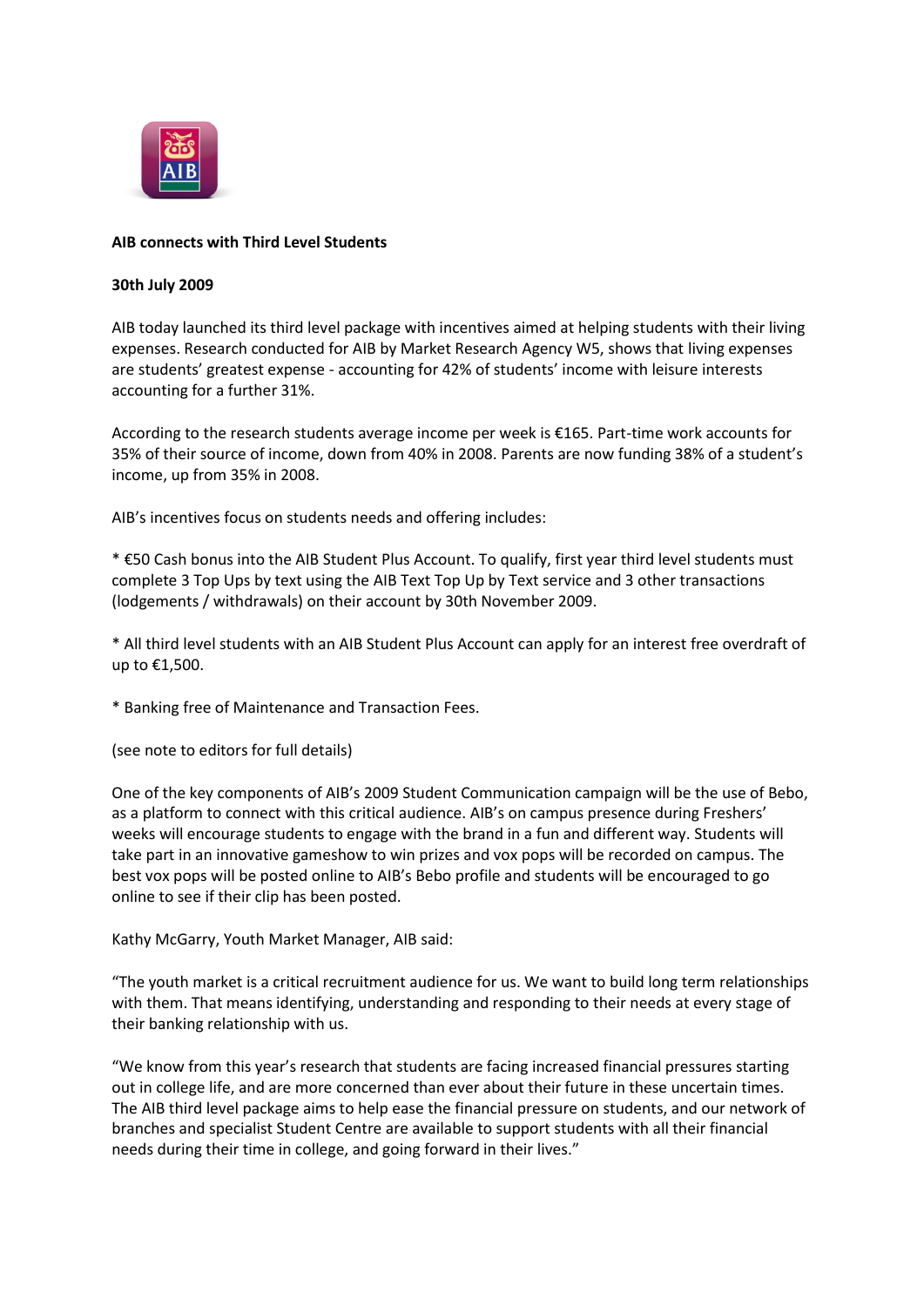Photo sent directly to Picture Desks or available on request. See below for notes to editors.

#### **-ends-**

For further information, please contact:

Ronan Sheridan Group Press Officer AIB Group Bankcentre Ballsbridge Dublin 4 Tel: 01-641 4651

Kathy McGarry Youth Market Manager AIB Bank Bankcentre Ballsbridge Dublin 4 Tel: 01-641 4922

## **NOTES TO EDITORS**

Highlights from AIB 2009 Student Survey

#### **Money management**

\* On average, 3rd level students have a weekly income of €165. Part-time work (35% down from 40% in 2008) and parental contributions (38% up from 35% in 2008) are the main sources of student income.

\* Living expenses are a student's greatest expense, accounting for 42% of students' income (rent and bills soak up on average €69 per week). Leisure interests take up a further 31% of student's income.

\* Students have multiple financial needs. In addition to their main account, they are most likely to have a savings account and own a Debit or Credit card.

1 in 3 (29%) have credit cards.

1 in 2 (44%) students have a savings account.

1 in 6 (16%) students have a loan.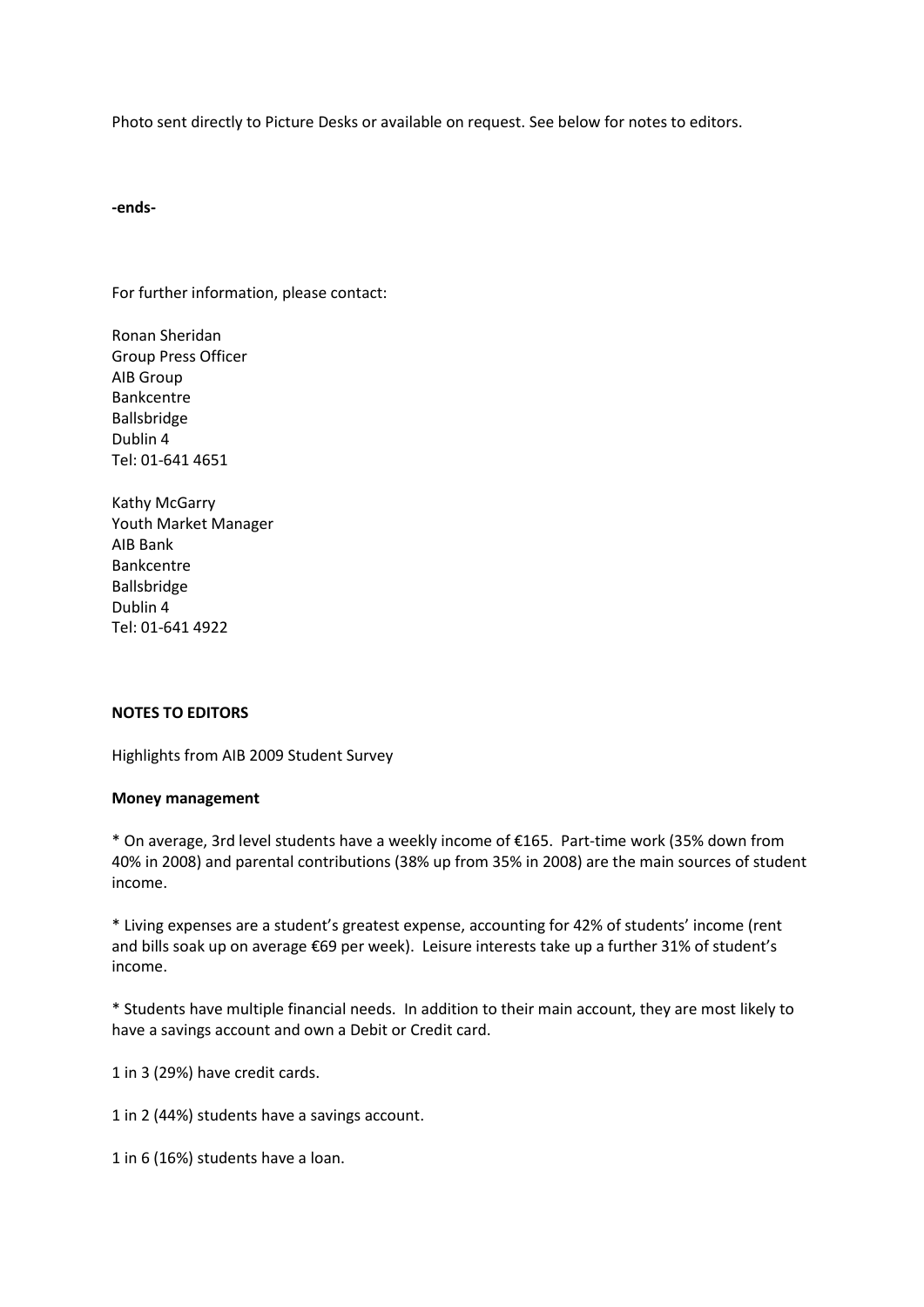\* Top 3 reasons why students borrow:

Holiday/Travel (25%)

Living expenses (23%)

Car (22%)

\* Part time work earnings are being used by students to make repayments on personal loans.

62% of students identify income from part time jobs as the primary source of repayments, down from 74% in 2008

\* Parents are contributing in more cases - this has risen as a source of funding from 16% in 2008 to 27% in 2009.

\* 56% of students with a loan are currently concerned to some extent about being able to pay off this loan (40% in 2008).

# **The future**

\* Similar to 2008 future success for students is defined as having a job they love, followed by being the person they want to be and forming a lasting relationship with a partner, with monetary success more of an issue for males (22% v 11% of females) and owning their own home before the age of 30 second last on the list.

\* Attitudes relating to money are where we see the greatest changes this year. While there was some concern in 2008 amongst students in relation to their ability to afford a home, this concern has broadened to include their own potential to find a job in the future.

\* This year just 34% of students believe they will find their dream job, relative to 57% in 2008, 49% of students in 2009 being confident that they will make enough money in the future to live the life they want, relative to 67% in 2008.

\* Finally, students were asked to what extent they believed that the Irish economy would have recovered by the time they graduated, just 24% saying this would be the case, rising to just under half of all first years and falling to one in ten of those in their fourth year of college.

(Source: National Survey of 4098 3rd level students, W5 Marketing Intelligence, 2009)

## **AIB's Third Level Student Package 2009**

The AIB Student Plus Account is available to any person enrolling or currently engaged in any fulltime, third level educational course with a minimum duration of one academic year (including full time post graduate studies).

## **FREE Student Travelcard**

All first year third level students who open or convert to an AIB Student Plus Account between 18th May 2009 and 30th October 2009 get a voucher for a free Student Travelcard (normal price €12). It's the only card giving students discounts with the GAA, Topshop, Sayit Travel, McDonalds and much more.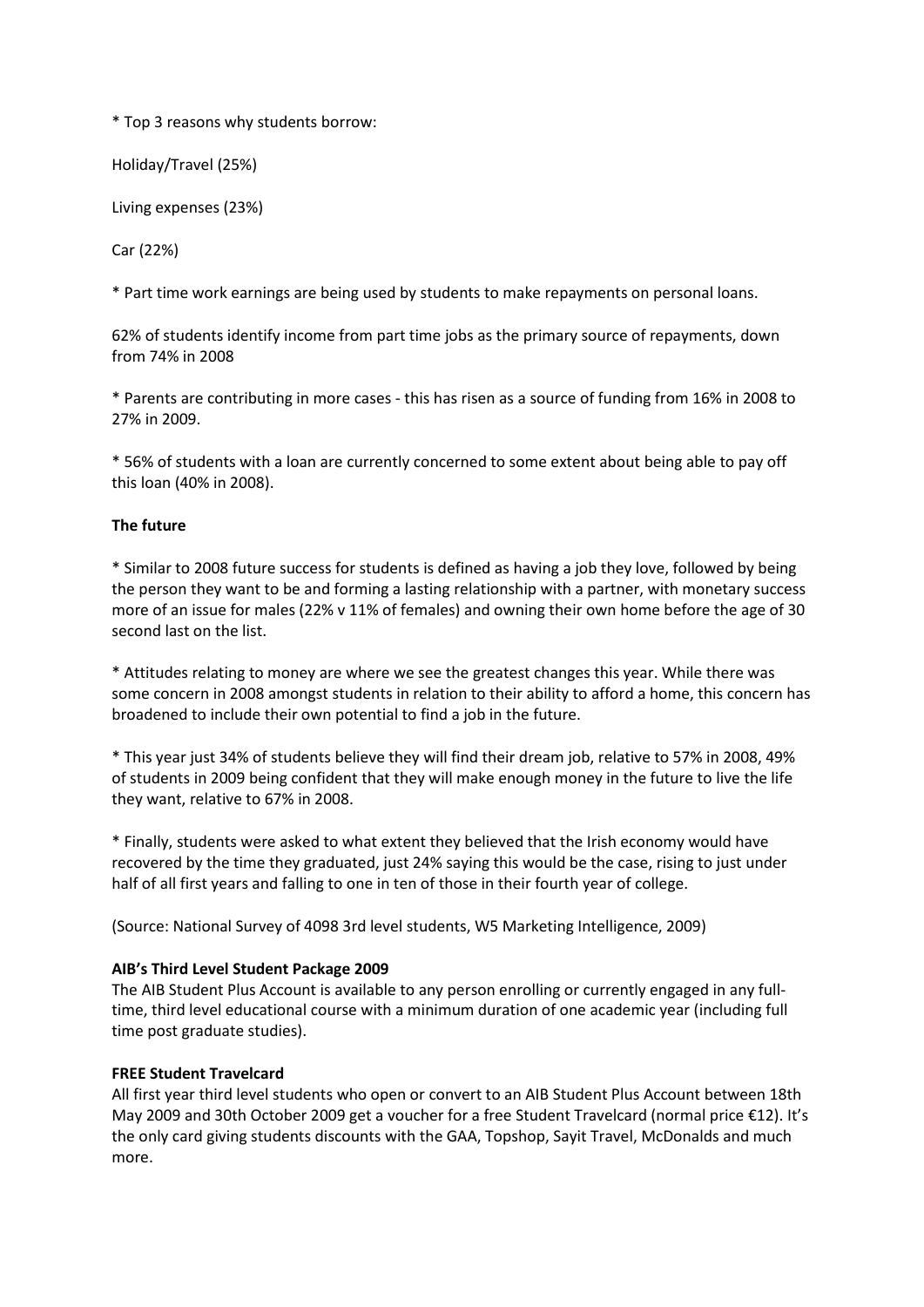To receive the free Student Travelcard, students need simply present their voucher at any of the oncampus Student Travelcard centres. Alternatively they can apply by post or at a number of Student Travelcard agents throughout the country. Vouchers must be redeemed by 30th November 2009. If students avail of the offer on-campus or at an agent, they must pay a photo fee of  $\epsilon$ 3.

## **€50 Cash Bonus**

First year third level students who open or convert to an AIB Student Plus Account between 18th May 2009 and 30th October 2009 can receive a €50 cash bonus into their account in January 2010. To qualify, students must complete 3 AIB Top Ups by Text and 3 other transactions (lodgements / withdrawals) on their account by 30th November 2009. Students must be registered for AIB Phone & Internet Banking to use the AIB Top Up by Text service.

Top Ups completed through AIB Internet Banking, AIB Phone Banking or an AIB ATM are not Top Ups by Text but do count as other transactions. The Account must continue to operate as an AIB Student Plus Account until 30th November 2009. We will credit qualifying students with the €50 Cash Bonus to their qualifying AIB Student Plus Account by 31st January 2010. The qualifying AIB Student Plus Account must be open in order to receive the €50 cash bonus payment.

# **€1,500 Interest Free Overdraft**

All third level students with an AIB Student Plus Account can apply for an interest free overdraft of up to €1,500. Normal lending criteria terms & conditions apply.

# **Other benefits**

- \* mc2 Student MasterCard Credit Card
- \* Reduced rates on Personal Loans
- \* Banking free of Maintenance & Transaction Fees (other charges still apply)
- \* No commission on the purchase or sale of foreign currency notes and the cashing / lodging of travellers cheques
- \* Interest Paid on Credit Balances
- \* AIB Debit Card to use in Ireland or abroad
- \* Dedicated Student Centre Phone 1890 788 336
- \* AIB Phone & Internet Banking
- \* AIB Top Up by Text
- \* AIB Travel Insurance (10% online discount)

\* Students who hold an AIB Student Plus Account can also do their bit to 'Add more green' by switching to eStatements on AIB Internet Banking. For every customer that switches to eStatements, AIB will donate €5 towards the 'Add more Green' Fund which contributes to environmental projects in Ireland and abroad.

## **Dedicated Student Centre**

Along with a nation-wide branch network, AIB also has a dedicated Student Centre with a specialised team who are available to handle student queries from 8am to 9pm, Monday to Friday, Saturday's 9am to 6pm (1890 788 336). The Student Centre can take applications for overdrafts, loans and credit cards or give further information on any element of the student package.